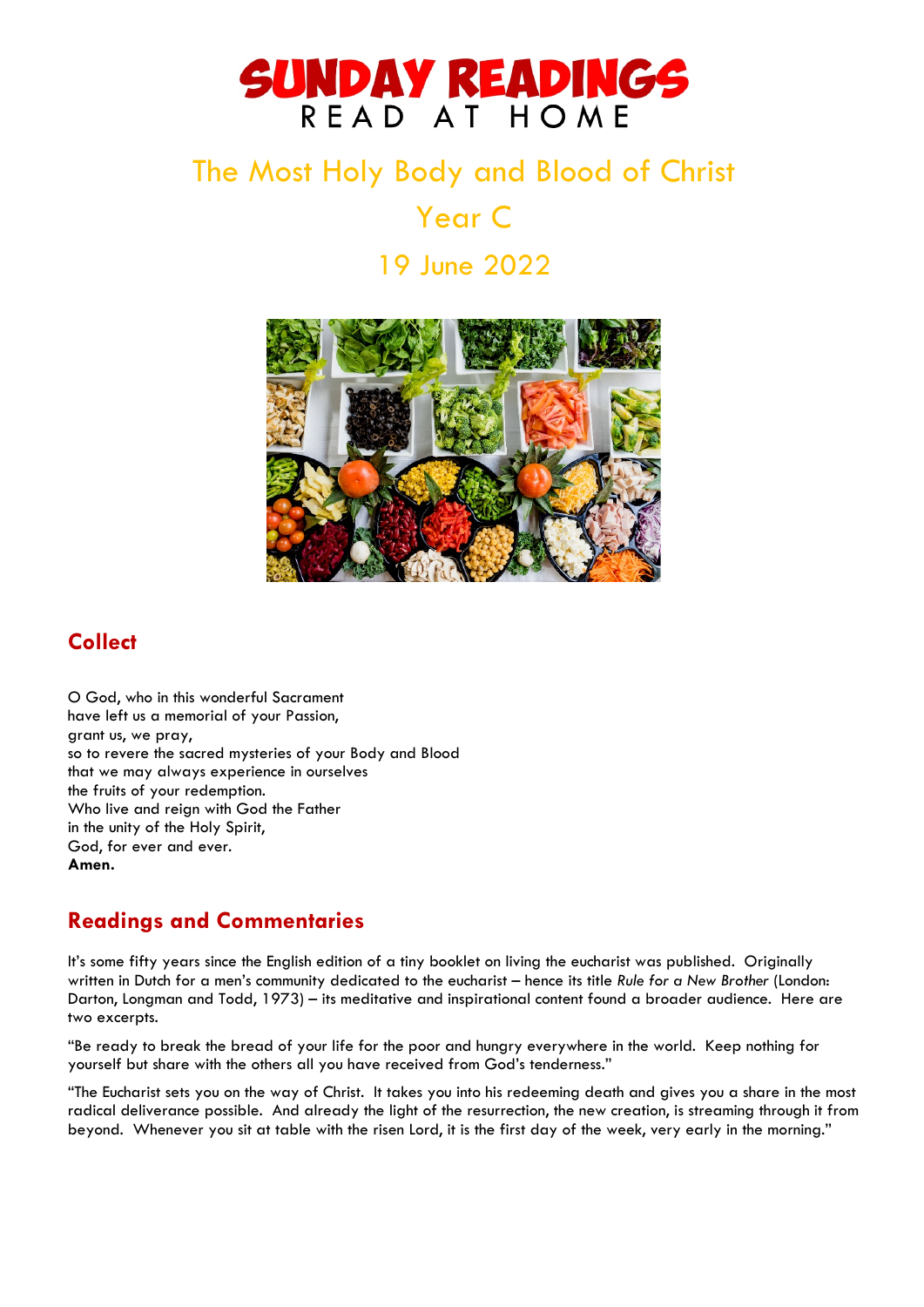#### **A reading from the book of Genesis 14:18–20**

Melchizedek king of Salem brought bread and wine; he was a priest of God Most High. He pronounced this blessing:

'Blessed be Abraham by God Most High, creator of heaven and earth, and blessed be God Most High for handing over your enemies to you.'

And Abraham gave him a tithe of everything.

#### **First Reading**

The references to bread, wine and blessing in this short reading from Genesis forge an immediate link with the feast of the Body and Blood of Christ. They remind us of the supper at which Jesus himself took bread and wine and pronounced a blessing. In accordance with his bidding, the Church continues to do the same at every celebration of the eucharist. Thus, for over a thousand years, Mass-goers heard mention of Melchizedek and his bread and wine in the sole eucharistic prayer of that long era, the Roman Canon.

This much is familiar. The rest of this small story is shrouded in obscurity. Who exactly was Melchizedek? How did he come to be "a priest of God Most High"? Why did he bless Abraham? Why did Abraham give him a tenth of all he possessed? None of these questions have clear answers. What we do know is that the mysterious figure of Melchizedek captured the imagination of the author of Psalm 109/110, as we will see shortly. Next to be inspired was the author of the letter to the Hebrews (7:1-28), and then the compiler of the Roman Canon. Melchizedek has certainly enjoyed more than a fleeting moment of fame.

In spite of being so enigmatic, the reading should be simple enough to proclaim, once the pronunciation of Melchizedek's name has been checked. Readers should make sure they have the assembly's attention before they launch into this short but consequential text.

#### **Responsorial Psalm Ps 109:1-4**

R. You are a priest for ever, in the line of Melchizedek.

The Lord's revelation to my Master: 'Sit on my right: I will put your foes beneath your feet.' R.

The Lord will send from Zion your sceptre of power: rule in the midst of all your foes. R.

A prince from the day of your birth on the holy mountains; from the womb before the daybreak I begot you. R.

The Lord has sworn an oath he will not change. 'You are a priest for ever, a priest like Melchizedek of old.' R.

#### **Responsorial Psalm**

No psalm is referred to more often by New Testament writers than Psalm 109/110. They saw it making prophetic reference to the exaltation of the risen Christ and his enthronement at the right hand of God. It was even pressed into service by Jesus himself in his sparring with the scribes, much to the crowd's delight (Mk 12:35-37).

The original psalm is in the form of an oracle conveying divine promises to the king. He is assured of triumph over his foes, being adopted as a son of God, and having priesthood conferred on him. The response, with its mention of Melchizedek, is taken from the body of the psalm. It forges an explicit link with the first reading.

In spite of its use in the New Testament, this is the only time in the three-year cycle that Psalm 109/110 is prayed. Readers will need to take care with both the unfamiliar response and the psalm verses. The response is in two parts and contains Melchizedek's name, so it will need to be articulated clearly. The verses are in three-line format rather than the more common four, and the lines are very short. The poetic structure should be respected and not reduced to prose.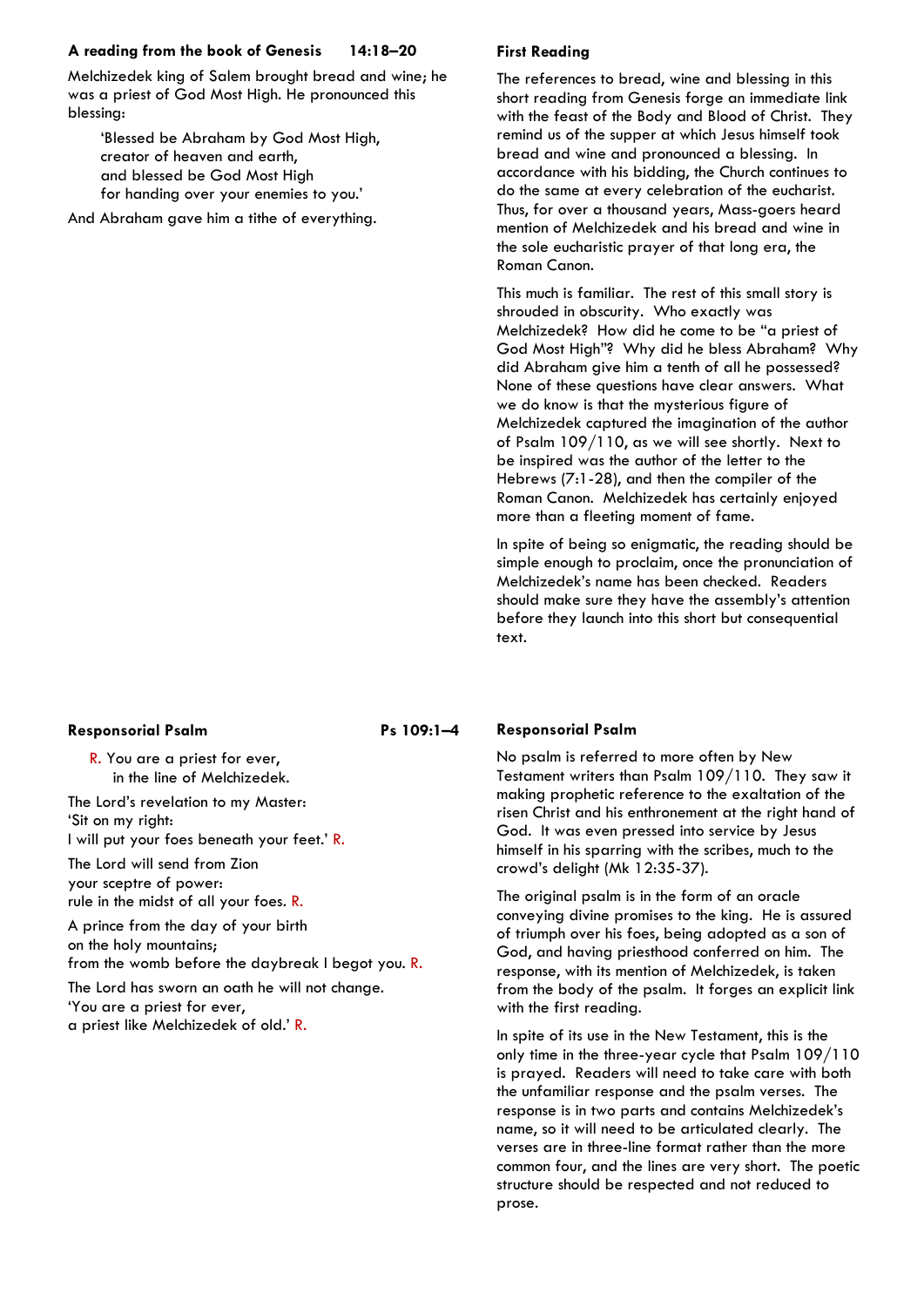#### **A reading from the first letter of St Paul to the Corinthians 11:23–26**

This is what I received from the Lord, and in turn passed on to you: that on the same night that he was betrayed, the Lord Jesus took some bread, and thanked God for it and broke it, and he said, 'This is my body, which is for you; do this as a memorial of me.' In the same way he took the cup after supper, and said, 'This cup is the new covenant in my blood. Whenever you drink it, do this as a memorial of me.' Until the Lord comes, therefore, every time you eat this bread and drink this cup, you are proclaiming his death.

#### **A reading from the holy Gospel**  according to Luke 9:11-17

Jesus made the crowds welcome and talked to them about the kingdom of God; and he cured those who were in need of healing.

It was late afternoon when the Twelve came to him and said, 'Send the people away, and they can go to the villages and farms round about to find lodging and food; for we are in a lonely place here.' He replied, 'Give them something to eat yourselves.' But they said, 'We have no more than five loaves and two fish, unless we are to go ourselves and buy food for all these people.' For there were about five thousand men. But he said to his disciples, 'Get them to sit down in parties of about fifty.' They did so and made them all sit down. Then he took the five loaves and the two fish, raised his eyes to heaven, and said the blessing over them; then he broke them and handed them to his disciples to distribute among the crowd. They all ate as much as they wanted, and when the scraps remaining were collected they filled twelve baskets.

#### **Second Reading**

As was the case at the Evening Mass of the Lord's Supper on Holy Thursday, the gospel for today's feast does not recount the institution of the eucharist. That role is played by this reading from Paul's first letter to the Corinthians, the only report of the eucharistic meal outside the three synoptic gospels. Paul's thumbnail sketch has more in common with Luke's account than that of Matthew and Mark.

In all four cases, the supper is placed in the context of crisis. In the gospels, of course, it's Jesus' impending betrayal and execution. In 1 Corinthians, it's the crisis of destructive division in the community. Paul's great conviction was that in Christ all distinctions – between Jew and Greek, slave and free, male and female – were abolished. He is appalled to learn that when the Corinthians gather for a meal some of the community are choosing to dine separately from the rest. This is a betrayal of the good news.

It prompts him to repeat "what I received from the Lord, and in turn passed on to you." Paul immediately establishes the full authority of his teaching. What is more, he goes on, the truth is that the eucharist is a memorial of nothing less than the death of the Lord. We still testify to this truth in one of the memorial acclamations after the institution narrative of the eucharistic prayer.

The text will be familiar enough to readers and as such poses no difficulty. What matters is that it is proclaimed with the deliberation that Paul's teaching and today's festival call for.

#### **Gospel**

Unlike Matthew and Mark, Luke provides no account of John the Baptist's death, but in the verse preceding today's gospel reading he has Herod say, "John? I beheaded him. So who is this I hear such reports about?" Herod had wondered whether Jesus was Elijah or one of the prophets. In a sense his intuition was sound, as the gospel story shows.

Just as Elijah blessed the widow and her son with an endless supply of flour and oil (1 Kings 17:8-16), and his disciple Elisha fed the people with twenty barley loaves and had some left over (2 Kings 4:42-44), so Jesus feeds the crowd with more than enough. More generally the gospel story evokes the saga of the exodus and the rich theme of shepherding in both Old and New Testaments. In Luke's infancy narrative he emphasises Jesus' Davidic ancestry; here he implies that Jesus is the true shepherdking of the twelve tribes of Israel.

Jesus' gestures with the fish and the bread – taking, blessing, breaking, sharing – were typical of Jewish meals but had and still have special resonance for Christian communities breaking bread in his memory. His command at the last supper to "do this in memory of me" had its predecessor in the demand he made of the Twelve, "Give them something to eat yourselves." The two directives go hand in hand. The eucharist is ever a missionary meal.